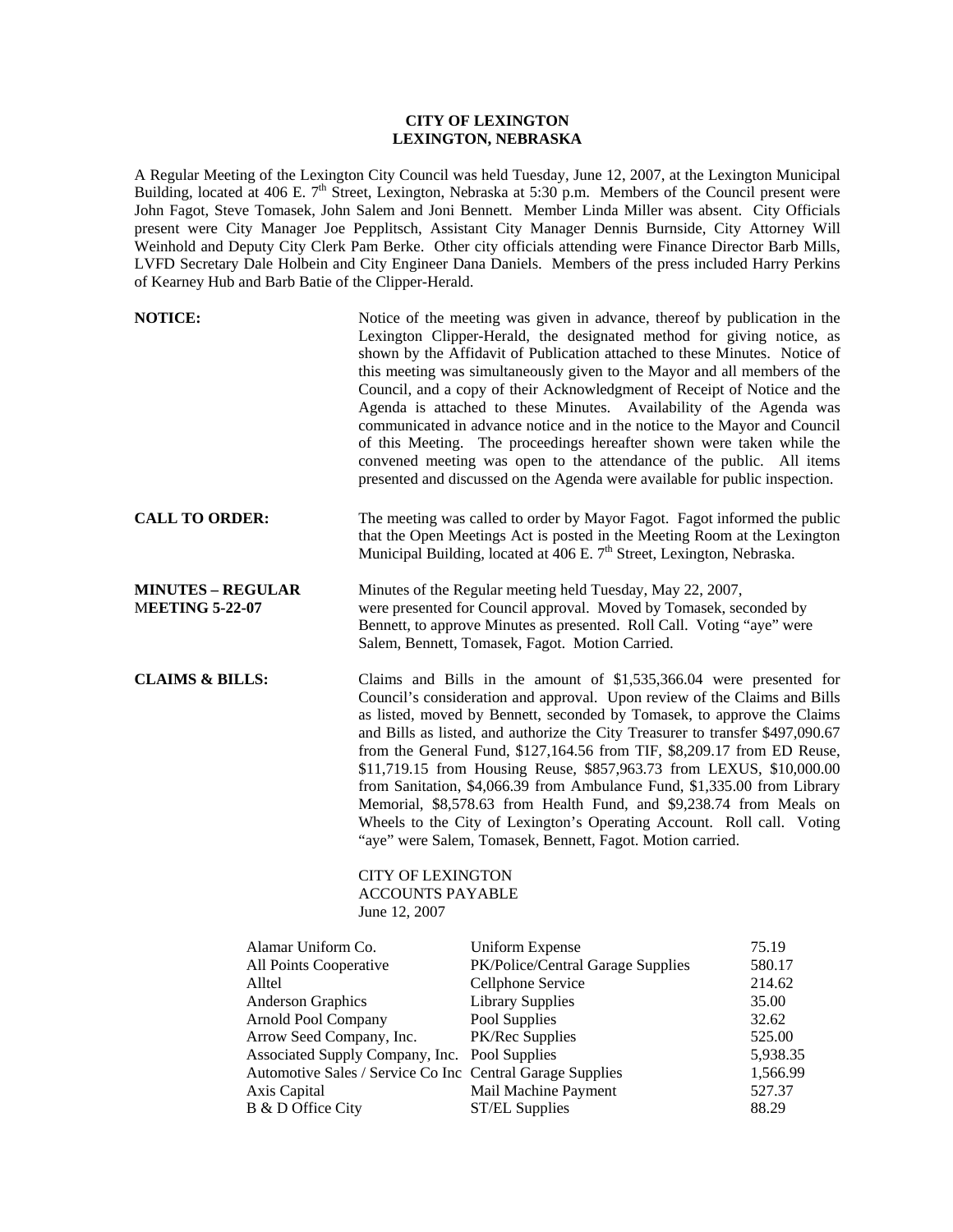| Boerkircher's Inc.                                       | <b>GGC</b> Furniture                | 9,495.00   |
|----------------------------------------------------------|-------------------------------------|------------|
| <b>Business Professional Credit Mgmt Collection Fees</b> |                                     | 685.34     |
| Card Center/Orscheln                                     | Supplies                            | 171.15     |
| Case Credit Advantage                                    | <b>Central Garage Supplies</b>      | 493.03     |
| Case, Tucker                                             | Lawn Care                           | 60.00      |
| Cash-Wa Distributing                                     | Food & Supplies                     | 6,975.29   |
| CDH Electric, Inc.                                       | <b>GGC</b> Service                  | 174.72     |
| Central Garage Fund                                      | Repairs/Service/Fuel                | 24,583.29  |
| <b>Certified Laboratories</b>                            | <b>Central Garage Supplies</b>      | 169.02     |
| Coca Cola/Dr. Pepper of Kearney                          | <b>Beverages</b>                    | 880.00     |
| Corporate Benefit Svcs of America Premium                |                                     | 15,326.88  |
| Culligan Water Conditioning Co.                          | <b>Soft Water Supplies</b>          | 202.02     |
| Dan's Sanitation                                         | <b>Sanitation Fees</b>              | 11,153.60  |
| Davis Energy, Inc.                                       | Fuel/Supplies                       | 4,936.22   |
| Dawson County Court                                      | <b>Court Fees</b>                   | 44.00      |
| Dawson County Red Cross                                  | <b>Lifeguard Training</b>           | 467.88     |
| Dawson County Register of Deeds Filing Fees              |                                     | 55.50      |
| Dawson Pest Control                                      | <b>GGC</b> Service                  |            |
|                                                          |                                     | 27.00      |
| Delta Dental of Nebraska                                 | Premium                             | 1,015.55   |
| Depository Trust Co.                                     | 01 GO Bond/03 Combined Utl Bond Pmt | 260,522.50 |
| Designer Craft Woodworking                               | <b>Library Supplies</b>             | 1,335.00   |
| Diamond Vogel Paint                                      | Pool Supplies                       | 71.13      |
| Downey Drilling, Inc.                                    | <b>WWTP Supplies</b>                | 48.65      |
| <b>Dugan Business Forms</b>                              | <b>Office Supplies</b>              | 203.88     |
| <b>EDM Equipment Company</b>                             | <b>Central Garage Supplies</b>      | 1,207.01   |
| <b>Electric Fixture</b>                                  | <b>EL/PK</b> Supplies               | 835.86     |
| <b>Electronic Systems</b>                                | GGC Service                         | 35.00      |
| EMS Billing Services, Inc.                               | <b>Ambulance Service</b>            | 1,451.47   |
| Epperly, Dick                                            | <b>WR Supplies</b>                  | 127.17     |
| Fagot Refrigeration & Electric                           | Service/Repair                      | 1,134.04   |
| <b>Farmer Brothers Coffee</b>                            | Food & Supplies                     | 146.47     |
| Fastenal                                                 | <b>WWTP Supplies</b>                | 46.23      |
| <b>Fifth Street Automotive</b>                           | Vehicle Repair                      | 121.28     |
| Fox Bros. Hay Co., Inc.                                  | Tree Grinding                       | 3,750.63   |
| Fyr-Tek                                                  | Fire Dept. Supplies                 | 650.00     |
| G & V Inc.                                               | Housing Demolition/Madison          | 4,000.00   |
| Gale Group, The                                          | <b>Book</b>                         | 22.07      |
| Gall's Inc.                                              | Police Dept. Supplies               | 52.45      |
| Gengenbach, Kevin                                        | Rental                              | 165.00     |
| Gnirk Lawn Care, Inc.                                    | Lawn Care                           | 75.00      |
| Great Plains One-Call Service                            | Locates                             | 73.37      |
| <b>HD Supply Waterworks</b>                              | <b>WR Supplies</b>                  | 136.02     |
| Health Claims Fund                                       | Claims                              | 7,381.17   |
| Holiday Inn                                              | Fire School Expense                 | 3,673.70   |
| <b>Hometown Leasing</b>                                  | <b>Copier Payments</b>              | 603.83     |
| Husker Ag Sales                                          | ST/Central Garage Supplies          | 565.04     |
| Hydro Metering Technology, Inc.                          | <b>WR</b> Meter                     | 2,302.98   |
| <b>Ingram Library Services</b>                           | <b>Books</b>                        | 1,024.80   |
| <b>International Municipal Lawyers</b>                   | <b>Membership Dues</b>              | 480.00     |
| J & L Mowing                                             | Lawn Care                           | 50.00      |
| Johnson Controls                                         | Library Equipment Repair            | 455.50     |
| Jones Plumbing & Heating                                 | WR/SW/Pool Supplies/Repairs         | 3,003.87   |
| Kemps-Gillette                                           | <b>Beverages</b>                    | 220.13     |
| Kinder Morgan                                            | Gas Service                         | 11,546.08  |
| Kratzer Electric, Inc.                                   | PK Supplies                         | 470.00     |
| Laurie Carlson & Associates                              |                                     | 14.50      |
|                                                          | <b>Central Garage Supplies</b>      |            |
| League of Nebraska Municipalities Membership Dues        |                                     | 530.00     |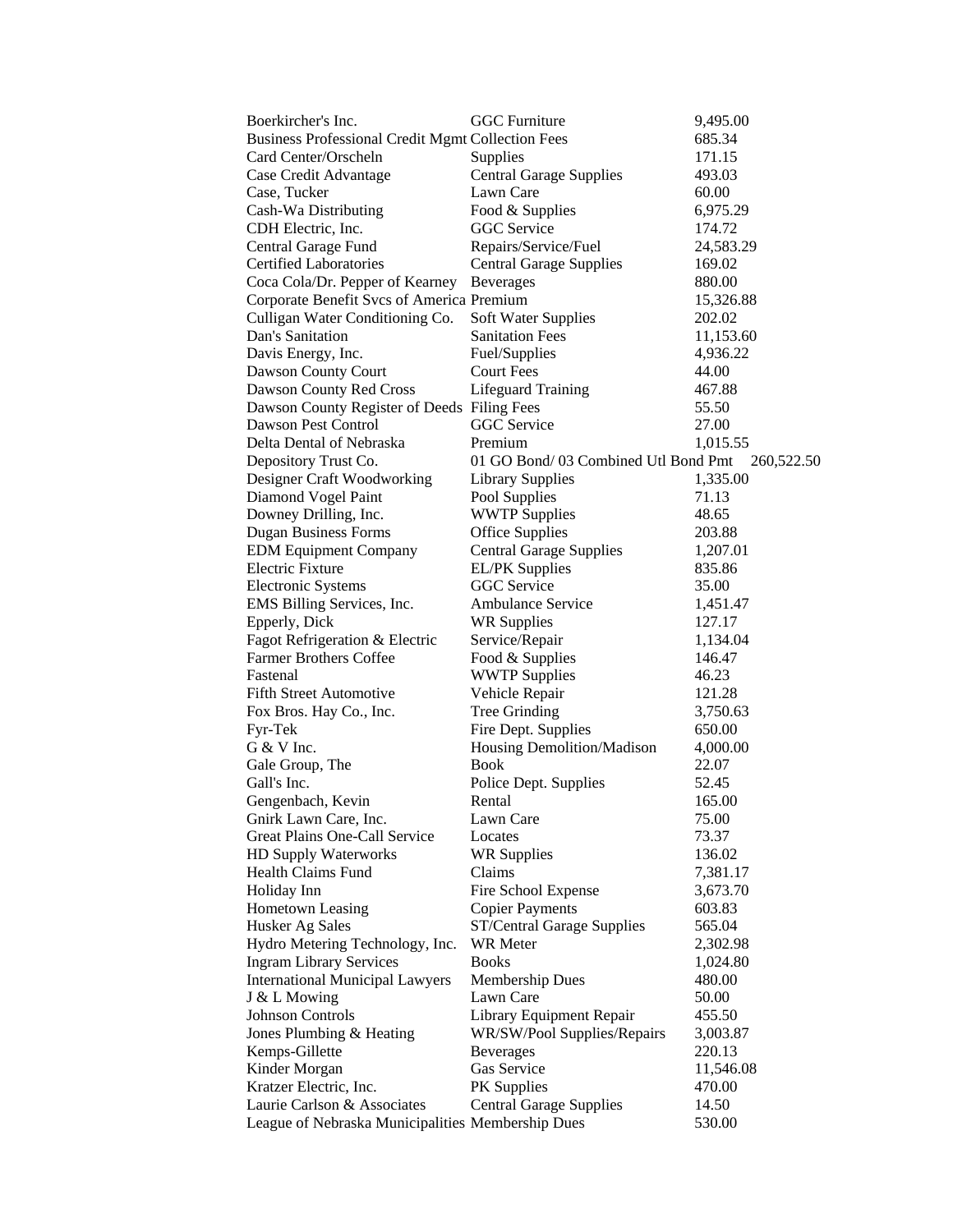| Lex Area Chamber of Commerce                         | 2007 Dues Increase                      | 1,000.00   |
|------------------------------------------------------|-----------------------------------------|------------|
| Lex Area Solid Waste Agency                          | Landfill                                | 2,075.22   |
| Lexington Glass Co.                                  | <b>PK</b> Supplies                      | 44.15      |
| Lexington Health Fund                                | Self-funding                            | 28,078.47  |
| Lexington Newspapers, Inc.                           | Publications                            | 306.51     |
| <b>Lexington Postmaster</b>                          | Postage                                 | 150.00     |
| Lexington Truck & Auto                               | <b>Central Garage Supplies</b>          | 1,275.00   |
| Lexington True Value                                 | Supplies                                | 46.59      |
| Lexington Volunteer Fire Dept.                       | Fire Dept. School/Training              | 5,310.95   |
| Lexington, City of                                   | Franchise/Service Fees                  | 46,186.93  |
| Payroll                                              | Wages                                   | 91,615.57  |
| Social Security                                      | <b>Employer Portion/FICA Med</b>        | 6,778.66   |
| <b>First National Bank</b>                           | <b>Employer Portion/Pension</b>         | 2,876.72   |
| <b>First National Bank</b>                           | Police Pension                          | 1,370.50   |
| ICMA                                                 | <b>City Manager Pension</b>             | 373.08     |
| Payroll                                              | Wages                                   | 101,733.94 |
| <b>Social Security</b>                               | <b>Employer Portion/FICA Med</b>        | 7,552.84   |
| <b>First National Bank</b>                           | <b>Employer Portion/Pension</b>         | 3,004.10   |
| <b>First National Bank</b>                           | Police Pension                          | 1,473.74   |
| ICMA                                                 | <b>City Manager Pension</b>             | 373.08     |
| Linden's Plumbing                                    | Repair                                  | 119.56     |
| Linweld                                              | <b>Ambulance Supplies</b>               | 37.48      |
| Mac's Short Stop                                     | Food                                    | 316.92     |
| Matt Parrott And Sons Co.                            | <b>Office Supplies</b>                  | 100.51     |
| McCookNet Internet Service                           | Service                                 | 139.00     |
| Mead Lumber & Rental-Lexington EL/WR/PK/Rec Supplies |                                         | 884.87     |
| Meridian Library System                              | Conference/Seminars                     | 15.00      |
| Mid-Nebraska Food Bank                               | Food                                    | 34.89      |
| Mid-Nebraska Printing                                | Office Supplies/Copies                  | 278.70     |
| Midwest Striping, Inc.                               | <b>Striping Streets</b>                 | 2,875.00   |
| Miller & Associates                                  | Retainer Service/Copies                 | 930.56     |
| Misko Sporting Goods                                 | PK Supplies                             | 343.84     |
| <b>Misko Sports</b>                                  | Rec Supplies                            | 267.20     |
| Moore Wallace                                        | Police Supplies                         | 550.57     |
| Mr. Automotive                                       | Fire Dept. Supplies                     | 8.47       |
| <b>Municipal Supply</b>                              | <b>EL Supplies</b>                      | 808.92     |
| <b>National Fire Protection Assn</b>                 | <b>Membership Dues</b>                  | 150.00     |
| NE Dept Economic Development                         | Mid Plains/Orthman's CDBG Pymt 8,209.17 |            |
| Nebraska Machinery                                   | <b>Central Garage Supplies</b>          | 104.92     |
| Nebraska Public Power District                       | Service/Power Purchase                  | 596,902.54 |
| Nebraska Transport                                   | Freight                                 | 565.64     |
| Nebraska Truck & Equipment Co.                       | Fire Dept. Supplies                     | 17.32      |
| Nelson, Margie L.                                    | <b>Cleaning Service</b>                 | 500.00     |
| Neopost                                              | Postage                                 | 1,500.00   |
| Omnigraphics, Inc.                                   | <b>Book</b>                             | 159.43     |
| Overton Sand & Gravel                                | Gravel                                  | 258.04     |
| Paulsen, Inc.                                        | Concrete                                | 325.28     |
| Peak Interest                                        | Food                                    | 98.80      |
| Platte Valley Auto Mart                              | Vehicle Repair                          | 150.14     |
| <b>Platte Valley Communications</b>                  | Repairs/Maint./Supplies                 | 3,004.34   |
| <b>Plum Creek Cleaners</b>                           | Supplies                                | 285.00     |
| Plum Creek Market Place                              | Food                                    | 18.78      |
| Plum Creek Motors                                    | <b>Central Garage Supplies</b>          | 20.25      |
| <b>Plum Creek Promotions</b>                         | Rec Supplies                            | 431.29     |
| Price's Tree Service                                 | <b>Tree Removal</b>                     | 250.00     |
| <b>QPR</b> (United States)                           | <b>ST</b> Supplies                      | 503.74     |
| Quinn, Jeff                                          | Magic Show/Library                      | 475.00     |
|                                                      |                                         |            |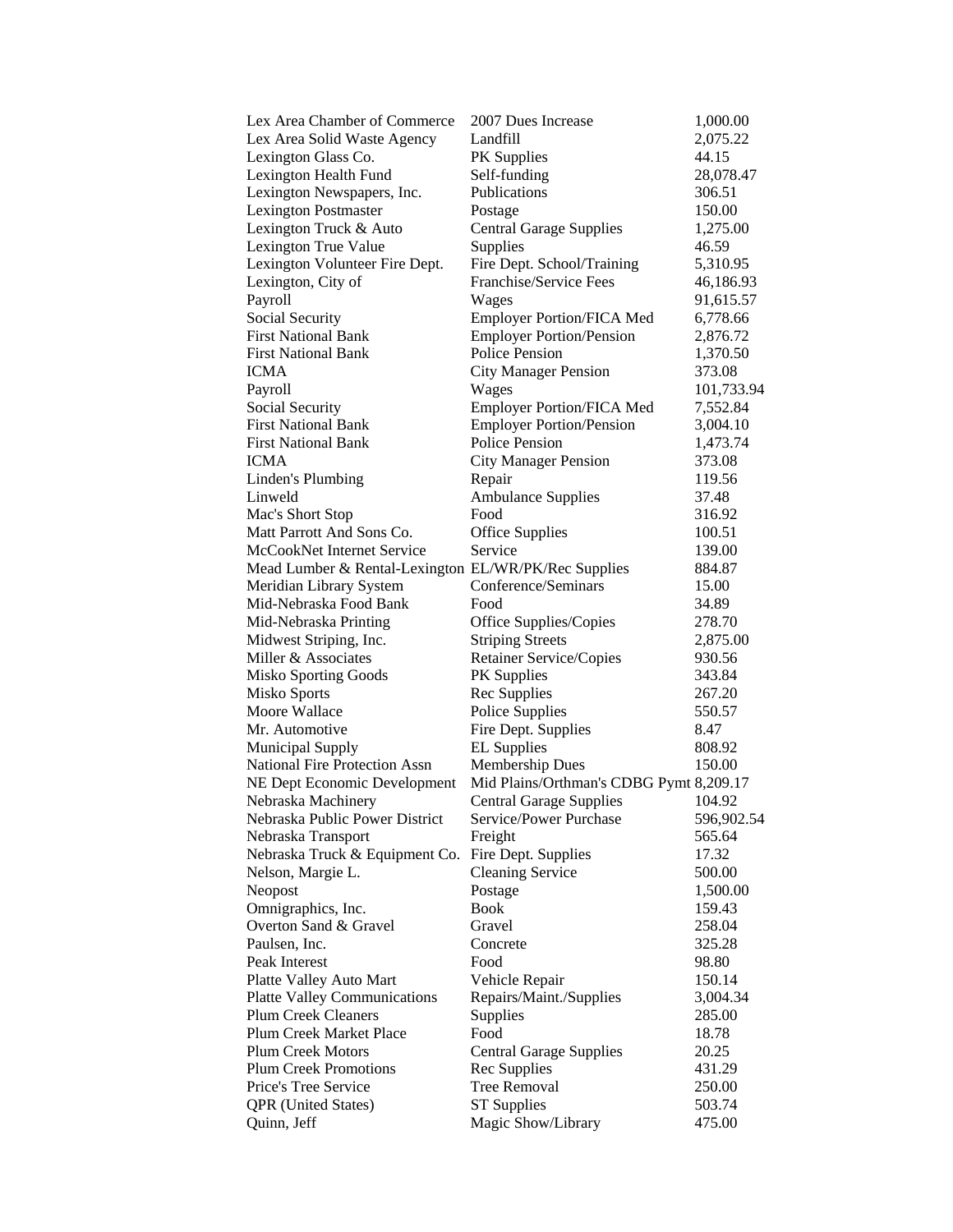| <b>RSC Equipment Rental</b>                 | <b>Central Garage Supplies</b>             | 42.46        |
|---------------------------------------------|--------------------------------------------|--------------|
| <b>Recorded Books</b>                       | <b>Books</b>                               | 532.20       |
| S & W Auto Parts, Inc.                      | <b>Central Garage Supplies</b>             | 1,632.92     |
| Scholastic Library Publishing               | Book                                       | 279.00       |
| <b>Schwan's Sales Ent</b>                   | Food                                       | 68.94        |
| Service Master Mid Nebraska                 | <b>Cleaning Service</b>                    | 857.50       |
| <b>Sterling West</b>                        | <b>PK</b> Supplies                         | 672.80       |
| Steve's Lock & Key                          | Keys                                       | 2.89         |
| T. O. Haas Tire Co., Inc.                   | Tires/Repair                               | 314.85       |
| Tasc                                        | Premium                                    | 222.00       |
| <b>Taste of Home Books</b>                  | <b>Books</b>                               | 28.98        |
| Third Party Environmental, Inc.             | Asbestos Removal                           | 2,800.00     |
| TierOne-Lib. Petty Cash                     | Postage/Supplies                           | 83.21        |
| Total Lawn Care                             | Lawn Care                                  | 2,550.00     |
| Tri-County Hospital                         | Wellness/Supplies                          | 313.00       |
| <b>U-Save Business Equipment</b>            | <b>Office Supplies</b>                     | 252.96       |
| Univar USA, Inc.                            | Ferric Chloride/Hydrochloric Acid 7,948.12 |              |
| Upstart                                     | <b>Library Supplies</b>                    | 18.00        |
| Wal-Mart                                    | Supplies                                   | 1,541.11     |
| Wall Street Journal, The                    | Subscription                               | 249.00       |
| <b>Ward Laboratories</b>                    | <b>Water Tests</b>                         | 180.00       |
| Water Safety Products, Inc.                 | <b>Aquatic Center Supplies</b>             | 163.40       |
| Weekly Bulletin, The                        | Subscription                               | 170.00       |
| Westech                                     | <b>WWTP Supplies</b>                       | 667.14       |
| Willard Weinhold Law Office                 | Fees                                       | 2,826.00     |
| <b>AFLAC</b>                                | Premium                                    | 975.46       |
| Alltel                                      | Cellphone Service                          | 52.21        |
| Arlan Ackerman                              | <b>OOR Housing</b>                         | 11,719.15    |
| <b>Business Week</b>                        | Subscription                               | 59.97        |
| Cash-Wa Distributing                        | Food                                       | 232.46       |
| <b>Community Redevelopment Auth</b>         | Cornhusker Energy-TIF/WWTP                 | 122,606.88   |
| Corzo, Irma                                 | <b>Electric Rebate</b>                     | 1,025.00     |
| Dawson County Public Power                  | <b>Power Purchase</b>                      | 5,375.25     |
| Dawson Tire Service & Sales                 | <b>Central Garage Supplies</b>             | 165.75       |
| <b>Financial Accounting Foundation-GASB</b> | <b>Municipal Dues</b>                      | 100.00       |
| Hastings, Peg                               | <b>Travel Expense</b>                      | 21.34        |
| Lexington Animal Clinic                     | Animal Care                                | 1,173.10     |
| Lien Lawn Service                           | Lawn Care                                  | 1,556.98     |
| Luther, Ann                                 | <b>Travel Expense</b>                      | 85.36        |
| Mid-Nebraska Printing                       | <b>Office Supplies</b>                     | 847.23       |
| <b>Municipal Emergency Services</b>         | Fire Dept. Supplies                        | 1,179.44     |
| Nebraska Department of Revenue              | Sales & Use Tax                            | 31,551.00    |
| Nebraska Tech & Telecomm, Inc.              | Telephone Expense                          | 1,397.82     |
| Nebraska Truck & Equipment                  | <b>TIF</b>                                 | 4,557.68     |
| Nebraska Waste Handlers                     | Sludge Removal                             | 4,715.80     |
| Newsweek                                    | Subscription                               | 23.00        |
| Perez, Gerardo                              | <b>Electric Rebate</b>                     | 600.00       |
| <b>Plum Creek Promotions</b>                | Rec Supplies                               | 2,154.16     |
| Reliable Office Supply                      | <b>Library Supplies</b>                    | 61.18        |
|                                             |                                            |              |
| <b>Roberts Dairy Company</b>                | <b>Beverages</b>                           | 116.63       |
| Sign Pro                                    | Rec Supplies                               | 89.00        |
| <b>Sterling West</b>                        | <b>PK</b> Supplies                         | 155.10       |
| TierOne-City Petty Cash                     | Postage/Food/Testing Supplies              | 45.97        |
| TierOne-Library Petty Cash                  | <b>Office Supplies</b><br>TOTAL CLAIMS:    | 8.50         |
|                                             |                                            | 1,535,366.04 |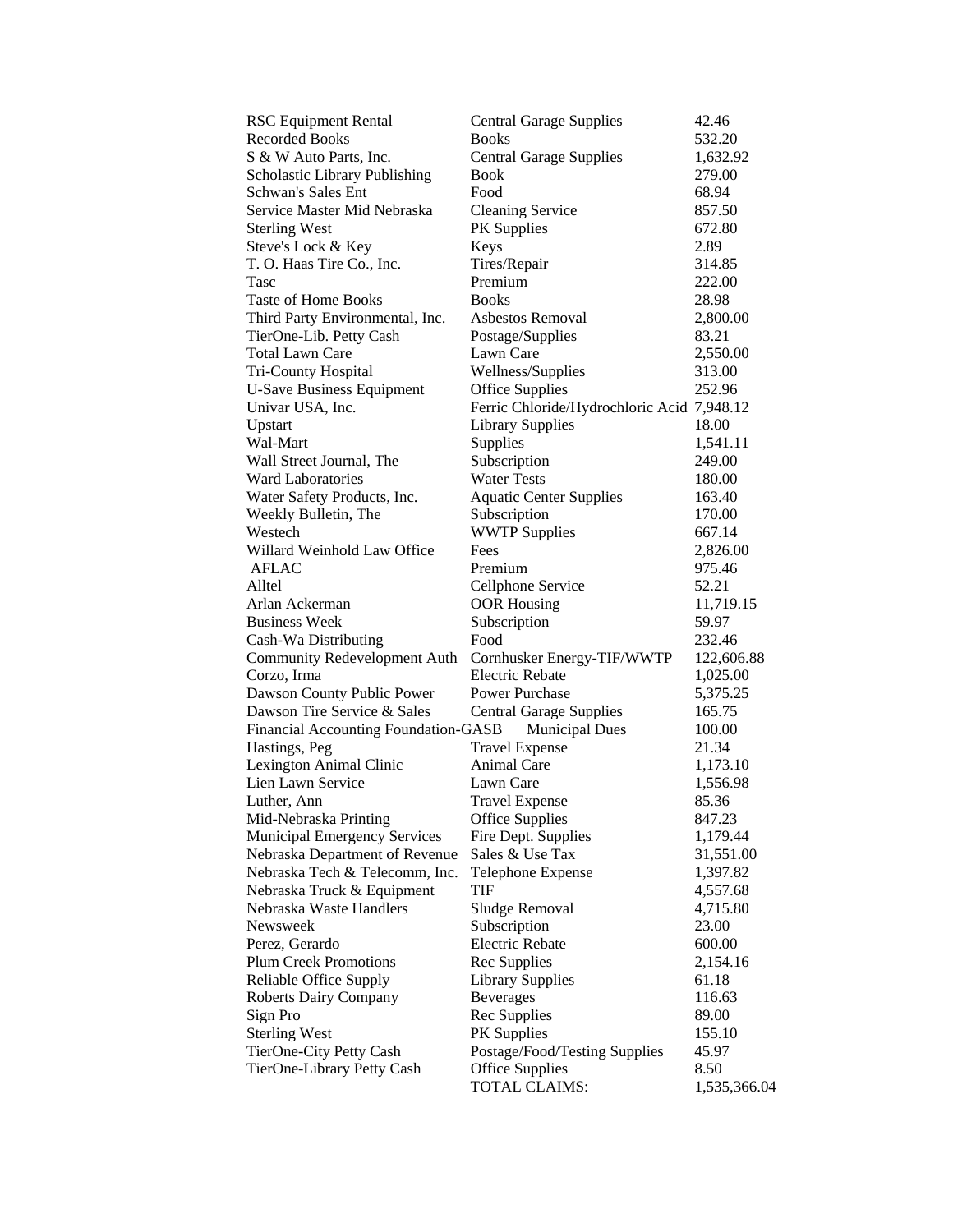**PUBLIC HEARING** Mayor Fagot opened a public hearing to consider a zoning application to **& ORDINANCE:** change the zoning in the CED Addition from A-2 to R-2. Pepplitsch gave a review of the zoning issues within the area and plans for the addition. The public hearing was closed. Following discussion, an ordinance entitled "AN ORDINANCE TO REZONE CED ADDITION, FROM A-2 URBAN RESERVE TO R-2 TWO FAMILY RESIDENTIAL DISTRICT; TO REPEAL ALL ORDINANCES OR SECTIONS OF ORDINANCES IN CONFLICT HEREWITH; TO PROVIDE FOR AN EFFECTIVE DATE AND FOR PUBLICATION IN PAMPHLET FORM" was read. Motion by Salem, seconded by Tomasek, to pass ordinance on first reading. Roll call. Voting "aye" were Bennett, Tomasek, Salem, Fagot. Motion carried.

**PUBLIC HEARING** Mayor Fagot opened a public hearing to consider the annexation of the CED **& RESOLUTION:** Addition**.** Following comments, the Public Hearing was closed. Resolution 07-19 was read. Motion by Tomasek, seconded by Bennett, to adopt Resolution 07-19. Roll call. Voting "aye" were Salem, Bennett, Tomasek, Fagot. Motion carried.

## **RESOLUTION NO. 07-19 CED ADDITION**

BE IT RESOLVED BY THE MAYOR AND COUNCIL OF THE CITY OF LEXINGTON, NEBRASKA, AS FOLLOWS:

That CED ADDITION, to the City of Lexington, Nebraska, shall be included within the corporate limits of the City and become a part of the City for all purposes whatsoever and the inhabitants of the Addition shall be entitled to all the rights and privileges and be subject to all the laws, ordinances, rules and regulations of the City. PASSED AND APPROVED JUNE 12, 2007.

CITY OF LEXINGTON, NEBRASKA

BY: John Fagot, President of the Council

ATTEST: Pamela Berke, Deputy City Clerk

**FIRE HALL PLAN:** Pepplitsch presented a schematic of the proposed Rural Fire Hall expansion project. He explained that the new building will be similar to the current building and will be used to house vehicles and equipment. He noted that this project will be constructed by the Rural Fire District under a previously approved interlocal agreement. The City will be liable for 2/3 of the project cost. He reviewed estimated costs and the construction schedule. Following discussion, motion by Tomasek, seconded by Salem, to approve the plan for Rural Fire Hall expansion project. Roll call. Voting "aye" were Bennett, Salem, Tomasek, Fagot. Motion carried.

**INTERLOCAL AGREEMENT** The Council considered an Interlocal agreement with Dawson County for a rural **RURAL VIADUCT STUDY:** viaduct study. Pepplitsch explained that the at-grade intersection to study was County Road 435 and UPRR, which is a County roadway. The County will participate in the study process and the City will provide the required funding. Following discussion, motion by Salem, seconded by Tomasek, to approve the Interlocal Agreement between the City of Lexington and Dawson County for a Rural Viaduct Study. Roll call. Voting "aye" were Bennett, Tomasek, Salem, Fagot. Motion carried.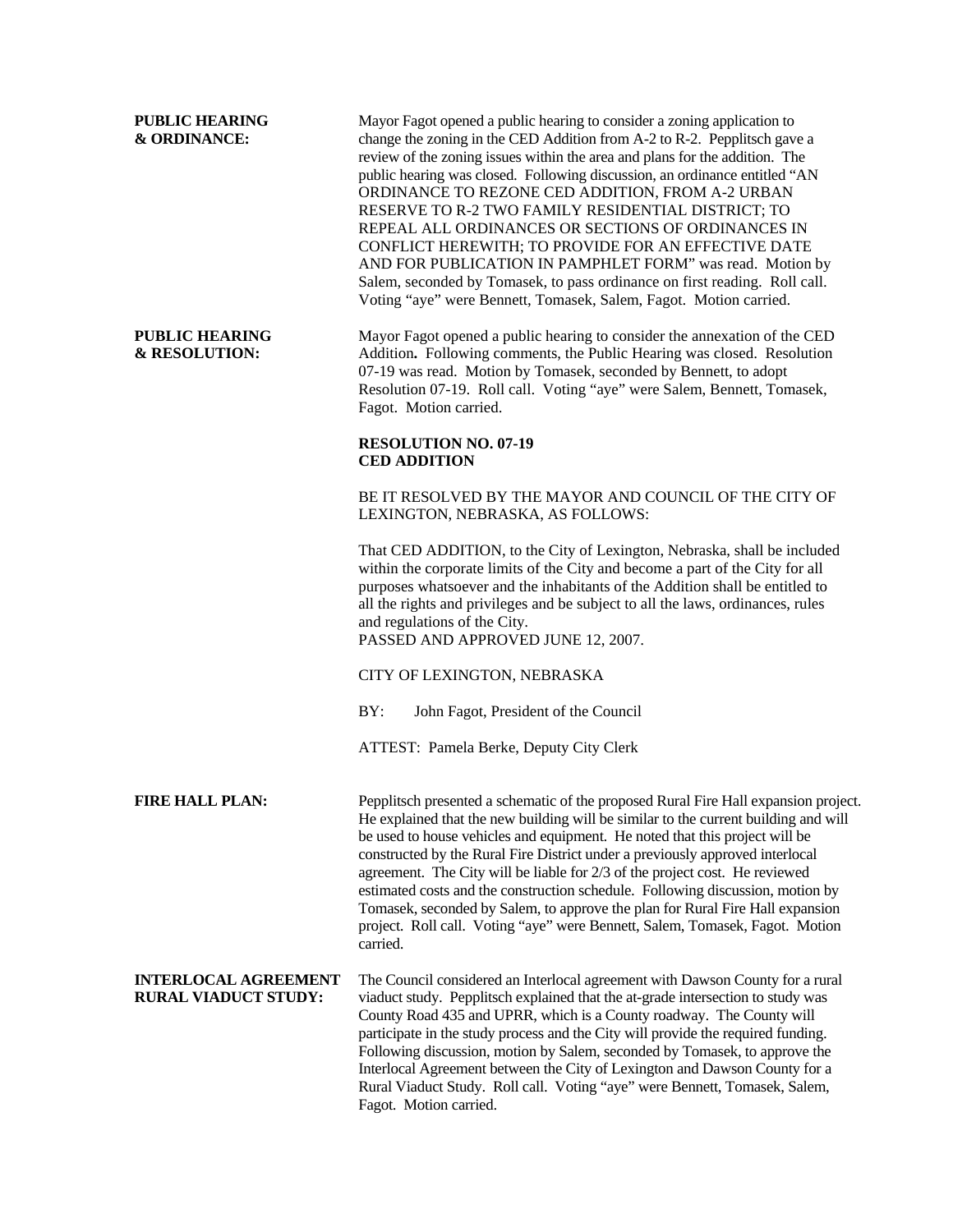| PEDESTRIAN BIKE TRAIL:                                   | Dana Daniels presented an overview of the Pedestrian Hike/Bike Trail project<br>which is currently under review by NDOR. Following presentation, motion by<br>Tomasek, seconded by Bennett, to approve plans and specifications and authorize<br>the City Manager to advertise for bids, contingent on approval by NDOR. Roll<br>call. Voting "aye" were Salem, Bennett, Tomasek, Fagot. Motion carried.                                                                                                                                                                                                                                                                                                                                                                                                                 |
|----------------------------------------------------------|--------------------------------------------------------------------------------------------------------------------------------------------------------------------------------------------------------------------------------------------------------------------------------------------------------------------------------------------------------------------------------------------------------------------------------------------------------------------------------------------------------------------------------------------------------------------------------------------------------------------------------------------------------------------------------------------------------------------------------------------------------------------------------------------------------------------------|
| <b>CITY CODE AMENDMENT</b><br><b>CHAPTER 5 - ANIMALS</b> | Pepplitsch reviewed the ordinance to amended section of Chapter 5 of the<br>Lexington City Code related to animals and fowl. This would be the second<br>reading of the ordinance. Following discussion, an ordinance entitled "AN<br><b>ORDINANCE TO AMEND CHAPTER 5 OF THE LEXINGTON CITY</b><br>CODE; TO REPEAL OBSOLETE SECTIONS AND TO RENUMBER THE<br>REMAINING SECTIONS; TO REPEAL ORIGINAL CHAPTER 5 AND<br>ALL OTHER ORDINANCES OR SECTIONS OF ORDINANCES IN<br><b>CONFLICT HEREWITH; AND TO PROVIDE FOR AN EFFECTIVE</b><br>DATE AND FOR PUBLICATION IN PAMPHLET FORM" was read by title.<br>Motion by Tomasek, seconded by Salem, to suspend the rules requiring the reading<br>of the ordinance on three separate occasions. Roll call. Voting "aye" were<br>Bennett, Salem, Tomasek, Fagot. Motion carried. |
|                                                          | An ordinance entitled "AN ORDINANCE TO AMEND CHAPTER 5 OF<br>THE LEXINGTON CITY CODE; TO REPEAL OBSOLETE SECTIONS<br>AND TO RENUMBER THE REMAINING SECTIONS; TO REPEAL<br>ORIGINAL CHAPTER 5 AND ALL OTHER ORDINANCES OR<br>SECTIONS OF ORDINANCES IN CONFLICT HEREWITH; AND TO<br>PROVIDE FOR AN EFFECTIVE DATE AND FOR PUBLICATION IN<br><b>PAMPHLET FORM</b> " was read by title. Motion by Salem, seconded by<br>Bennett, to approve Ordinance No. 2232 on final reading. Roll call. Voting<br>"ave" were Tomasek, Bennett, Salem, Fagot, Motion carried.                                                                                                                                                                                                                                                            |

**CITIZENS ADVISORY** Mayor Fagot opened the public hearing for the Citizens Advisory Review **REVIEW BOARD REPORT:** Board which reviews the economic development program funded by sales tax revenue. Pepplitsch noted the Advisory board had no findings or recommendations at this time and then reviewed the revenues and expenses of the program. He stated that the program is set for sunset in April 2010 and that the Council may want to discuss taking the issue to the voters in a special election for renewal. Mayor Fagot closed the public hearing. Following discussion, moved by Tomasek, second by Bennett, to accept the Citizen Advisory Review Board report. Roll call. Voting "aye" were Salem, Bennett, Tomasek, Fagot. Motion carried.

**WEST CENTRAL AREA** Pepplitsch presented Council with Operating Contracts for the Grand **AGENCY ON AGING:** Generation Center Meals and Operations for Fiscal Year 2008. He explained that current reimbursement for the meal program will be the same as in fiscal year 2007. Following discussion, moved by Bennett, seconded by Tomasek, to authorize executions of documents to enter into contract with West Central Area Agency on Aging for Fiscal Year 2008. Roll call. Voting "aye" were Salem, Tomasek, Bennett, Fagot. Motion carried.

**ROUNDTABLE:** Pepplitsch updated Council on several City projects, including Memorial Park Shelter, Welcome Sign, and Downtown Historical Lighting projects. He noted that a budget workshop on the General Fund will be included as an agenda item at the next council meeting.

> Burnside reported that he is working on membership on the Multi-Cultural Commission and recently met with the Hispanic Chamber of Commerce.